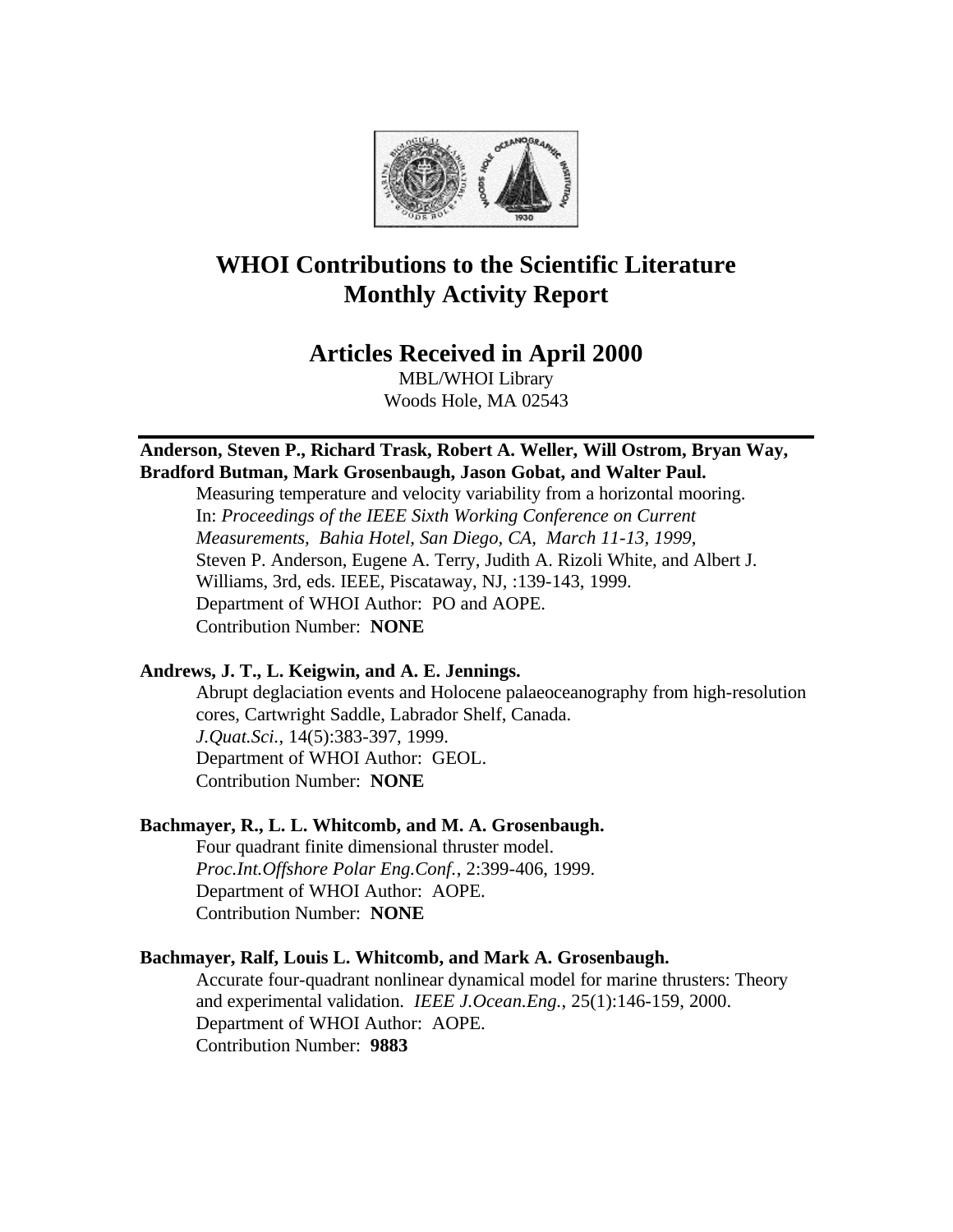#### **Ballard, Robert D.**

*The Eternal Darkness: A Personal History of Deep-Sea Exploration,* Princeeton University Press, Princeton, New Jersey, 368 pp., 2000. Department of WHOI Author: AOPE. Contribution Number: **NONE**

# **Ballard, Robert D.**

High-tech search for Roman shipwrecks. *Nat.Geogr.*, 193(4):32-41, 1998. Department of WHOI Author: AOPE. Contribution Number: **NONE**

### **Barrett, D. S., M. S. Triantafyllou, D. K. P. Yue, M. A. Grosenbaugh, and M. J. Wolfgang.**

Drag reduction in fish-like locomotion. *J.Fluid Mech.*, 392:183-212, 1999. Department of WHOI Author: AOPE. Contribution Number: **NONE**

### **Billups, K., A. C. Ravelo, J. C. Zachos, and R. D. Norris.**

Link between oceanic heat transport, thermohaline circulation, and the Intertropical Convergence Zone in the early Pliocene Atlantic. *Geology*, 27(4):319-322, 1999. Department of WHOI Author: GEOL. Contribution Number: **NONE**

### **Bower, Amy S., Heather D. Hunt, and James F. Price.**

Character and dynamics of the Red Sea and Persian Gulf outflows. *J.Geophys.Res.*, 105(C3):6387-6414, 2000. Department of WHOI Author: PO. Contribution Number: **9548**

#### **Broecker, W. S., E. Clark, D. C. McCorkle, I. Hajdas, G. Bonani.**

Core top  $^{14}$ C ages as a function of latitude and water depth on the Ontong-Java plateau. *Paleoceanography*, 14(1):13-22, 1999. Department of WHOI Author: GEOL. Contribution Number: **NONE**

# **Broecker, W. S., E. Clark, D. C. McCorkle, P. Tsung-Hung, I. Hajdas, and G. Bonani.**

Evidence for a reduction in the carbonate ion content of the deep sea during the course of the Holocene. *Paleoceanography*, 14(6):744-752, 1999. Department of WHOI Author: GEOL. Contribution Number: **NONE**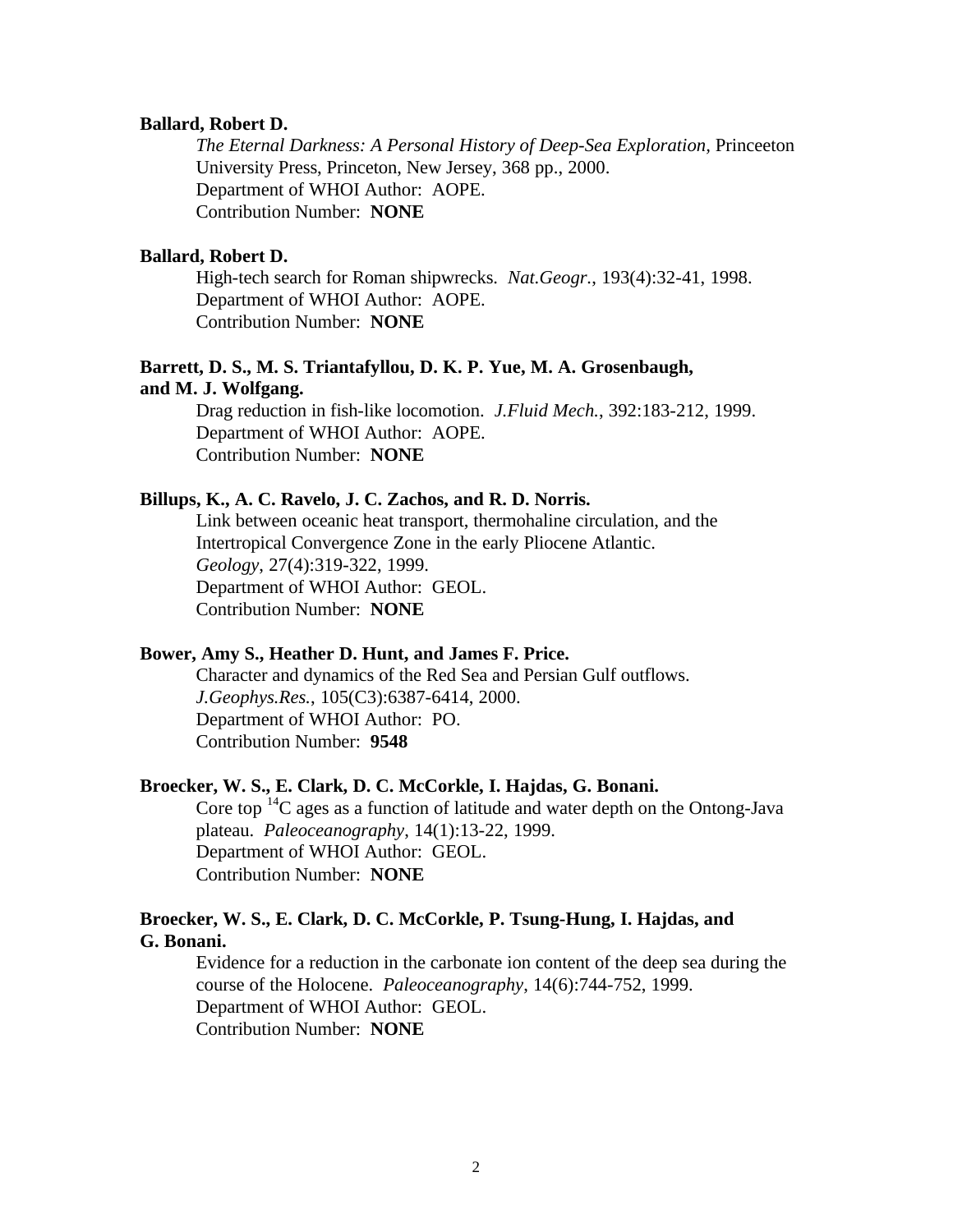### **Canales, J. Pablo.**

Using seismic waves to ''see'' a slice of the oceanic crust. *Oceanus*, 41(2):30-31, 1998. Department of WHOI Author: GEOL. Contribution Number: **NONE**

# **Cannat, Mathilde, Anne Briais, Christine Deplus, Javier Escartin, Jennifer Georgen, Jian Lin, Serguei Mercouriev, Christine Meyzen, Mark Muller, Gaud Pouliquen, Aline Rabain, Pedro da Silva.**

Mid-Atlantic Ridge-Azores hotspot interactions: Along-axis migration of a hotspot-derived event of enhanced magmatism 10 to 4 Ma ago. *Earth Planet.Sci.Lett.*, 173:257-269, 1999. Department of WHOI Author: GEOL. Contribution Number: **NONE**

#### **Clift, Peter and Jerzy Blusztajn.**

The trace-element characteristics of Aegean and Aeolian volcanic arc marine tephra. *J.Volcan.Geotherm. Res.*, 92:321-347, 1999. Department of WHOI Author: GEOL. Contribution Number: **9918**

#### **Coburn, Joseph, L., Jr., Roy D. Gaul, and William L. Hurley.**

Design of a swath coastal research vessel. *Oceans '99*, 1:526-542, 1999. Department of WHOI Author: ADMIN. Contribution Number: **NONE**

# **Cortijo, Elsa, Scott J. Lehman, Lloyd D. Keigwin, Mark Chapman, Didier Paillard, and Laurent Labeyrie.**

Changes in meridional temperatuer and salinity gradients in the North Atlantic Ocean (30º- 72ºN) during the last interglacial period. *Paleoceanography*, 14(1):23-33, 1999. Department of WHOI Author: GEOL. Contribution Number: **NONE**

#### **De Vargas, C., R. Norris, L. Zaninetti, S. W. Gibb, J. Pawlowski.**

Molecular evidence of cryptic speciation in the planktonic foraminifers and their relation to oceanic provinces. *Proc.Natl.Acad.Sci.USA*, 96(6):2864-2868, 1999. Department of WHOI Author: GEOL. Contribution Number: **NONE**

#### **DeGrandpre, M. D., T. R. Hammar, C. D. Wirick.**

Short-term ñCO<sub>2</sub> and O<sub>2</sub> dynamics in California coastal waters. *Deep-Sea Res.II*, 45:1557-1575, 1998. Department of WHOI Author: AOPE. Contribution Number: **NONE**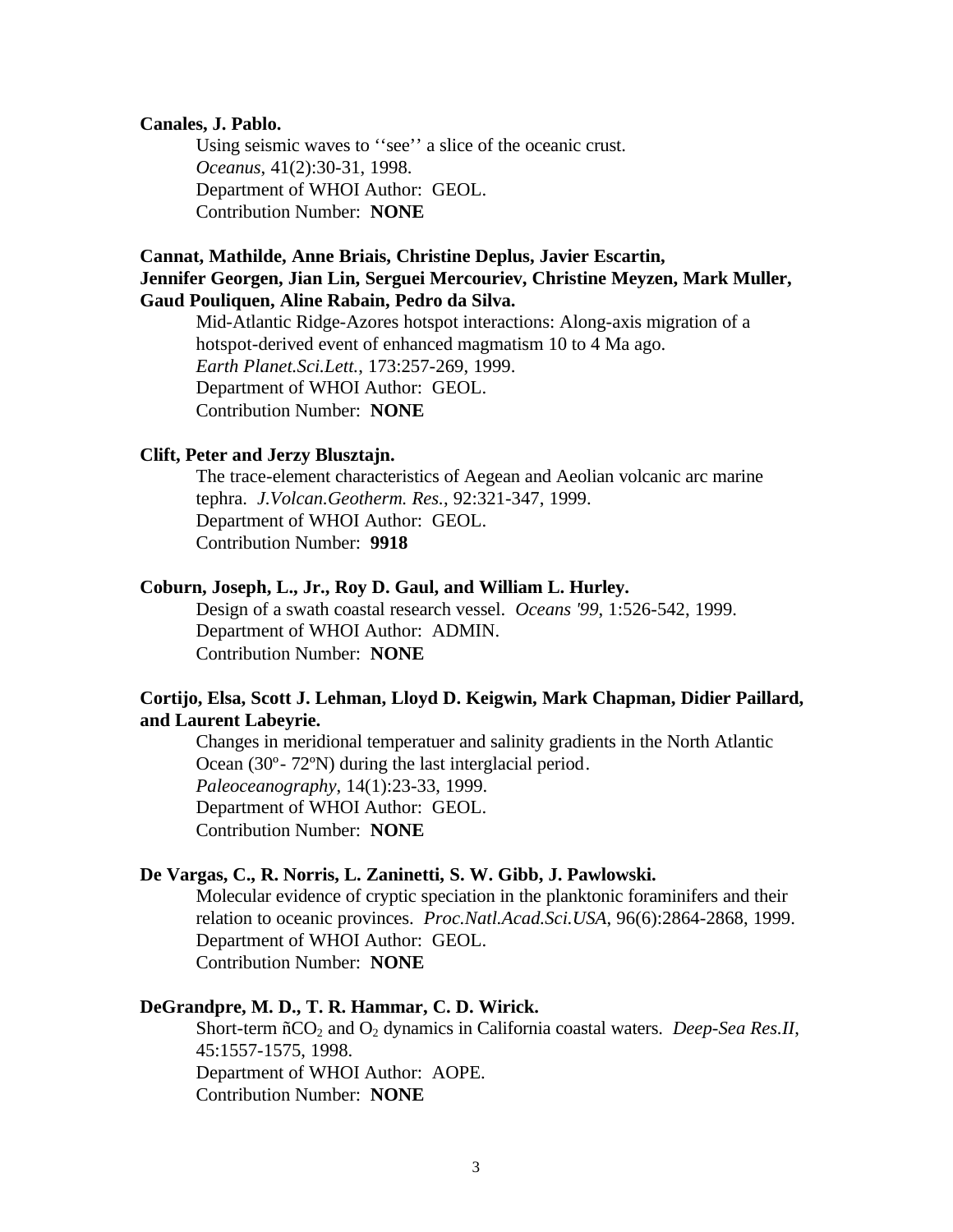### **Dickey, Tommy, Dan Frye, Joe McNeil, Derek Manov, Norm Nelson,**

**David Sigurdson, Hans Jannasch, David Siegel, Tony Michaels, and Rod Johnson.** Upper-ocean temperature response to hurricane Felix as measured by the Bermuda testbed mooring. *Mon.Weather Rev.*, 126:1195-1201, 1998. Department of WHOI Author: AOPE. Contribution Number: **NONE**

### **Driscoll, N. W., W. D. Spencer, and D. G. Aubrey.**

*Implementation and Design of a Shallow Water Imaging System.* Woods Hole Oceanographic Institution, Woods Hole, MA, 10 pp., 1998. Department of WHOI Author: GEOL. Contribution Number: **NONE**

#### **Edwards, Katrina J., Philip L. Bond, Thomas M. Gihring, and Jillian F. Banfield.**

An archael Fe-oxidizing exxtreme acidophile important in acid mine drainage. *Science*, 287(5459):1796-1799, 2000. Department of WHOI Author: MCG. Contribution Number: **NONE**

#### **Evans, Robert.**

A current affair. *Oceanus*, 41(2):32-33, 1998. Department of WHOI Author: GEOL. Contribution Number: **NONE**

### **Fornari, D., A. Bradley, S. Humphris, B. Walden, A. Duester, R. Catanach, E. Snow, A. Bowen, R. Elder, W. Sellers, J. "Pat" Hickey, R. Williams.**

Inductively coupled link (ICL) temperature probes for hot hydrothermal fluid sampling from ROV Jason and DSV Alvin. *Ridge Events*, 8(1):26-30, 1997. Department of WHOI Author: GEOL. and AOPE. Contribution Number: **NONE**

# **Fornari, D. J., T. Shank, K. L. Von Damm, T. K. P. Gregg, M. Lilley, G. Levai, A. Bray, R. M. Haymon, M. R. Perfit, and R. Lutz.**

Time-series temperature measurements at high-temperature hydrothermal vents, East Pacific Rise 9º49'-51'N: Evidence for monitoring a crustal cracking event. *Earth Planet.Sci.Lett.*, 160(3-4):419-431, 1998. Department of WHOI Author: GEOL. Contribution Number: **9652**

# **Fornari, Dan and Tracy Gregg.**

Axial summit caldera and axial summit graben: A reply. *Ridge Events*, 8(1):12-19, 1997. Department of WHOI Author: GEOL. Contribution Number: **NONE**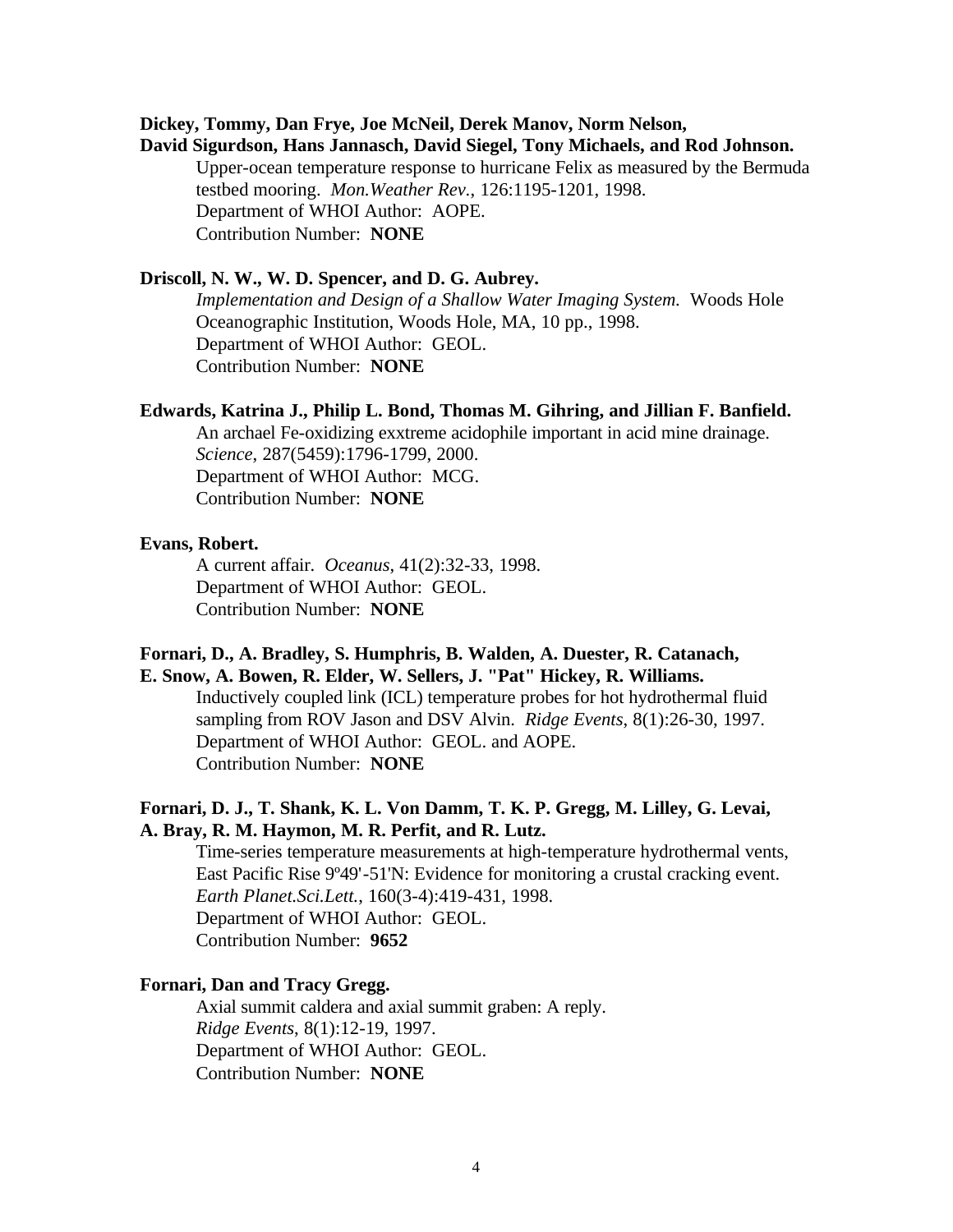# **Fries, J. Stephen, Cheryl Ann Butman, and Robert A. Wheatcroft.**

Ripple formation induced by biogenic mounds. *Mar.Geol.*, 159:287-302, 1999. Department of WHOI Author: AOPE. Contribution Number: **9530**

### **Fryer, P., D. J. Fornari and M. R. Perfit.**

Future research directions in deep submergence science. *Mar.Technol.Soc.J.*, 33(4):74-79, 2000. Department of WHOI Author: GEOL. Contribution Number: **NONE**

#### **Gobat, Jason I. and Mark A. Grosenbaugh.**

The dynamics of shallow water oceanographic moorings: Experimental and numerical results. *Oceans ' 99*, 1:107-112, 1999. Department of WHOI Author: AOPE. Contribution Number: **9972**

### **Gobat, Jason I. And Mark A. Grosenbaugh.**

Modeling the mechanical and flow-induced noise on the surface suspended acoustic receiver. In: *Proceedings of the 1997 Oceans Conference, Part 2, Halifax, Nova Scotia, Canada*. IEEE, Piscataway, NJ, 2:748-754, 1997. Department of WHOI Author: AOPE. Contribution Number: **NONE**

#### **Grosenbaugh, Mark A. and Jason I. Gobat.**

Full-scale dynamic measurements of a shallow-water oceanographic surface mooring. *Proc.Int. Offshore Polar Eng. Conf.*, 2:699-705, 1999. Department of WHOI Author: AOPE. Contribution Number: **NONE**

#### **Hemming, N. Gary, Richard J. Reeder, and Stanley R. Hart.**

Growth-step-selective incorporation of boron on the calcite surface. *Geochim.Cosmochim.Acta*, 62(17):2915-2922, 1998. Department of WHOI Author: GEOL. Contribution Number: **NONE**

### **Hemming, S. R., W. S. Broecker, W. D. Sharp, G. C. Bond, R. H. Gwiazda, J. F. McManus, M. Klas, I. Hajdas.**

Provenance of Heinrich layers in core V28-82, northeastern Atlantic:  $^{40}Ar^{39}Ar$ ages of ice-rafted hornblende, Pb isotopes in feldspar grains, and Nd-Sr-Pb isotopes in the fine sediment fraction. *Earth Planet.Sci.Lett.*, 164:317-333, 1998. Department of WHOI Author: GEOL. Contribution Number: **NONE**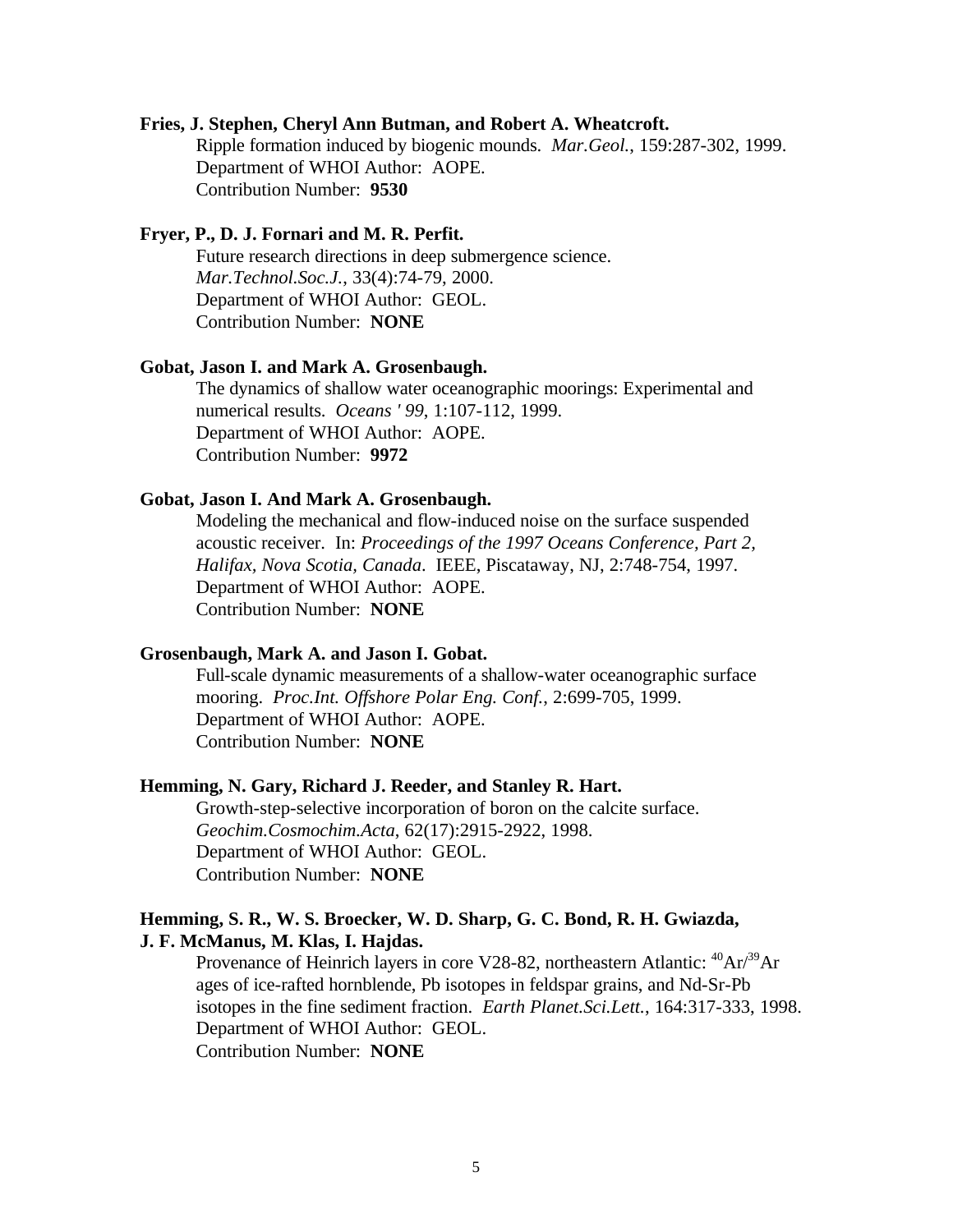# **Herranz, Pedro, Maria Ballesteros, Juan Acosta, Carlos Palomo, Araceli Munoz, and Elazar Uchupi.**

Morphology of Emile Baudot Escarpment (Balearic Sea). In: *2nd Assembleia Luso-Espanhola de Geodesia e Geofisica, Lagos (Algarve, Portugal) 8-12 de Fevereiro*, :661-662, 2000. Department of WHOI Author: GEOL. Contribution Number: **NONE**

# **Hooft, E. E. E., R. S. Detrick, D. R. Toomey, J. A. Collins, and J. Lin.**

Crustal thickness and structure along three contrasting spreading segments of the Mid-Atlantic Ridge, 33.5º- 35ºN. *J.Geophys.Res.*, 105(B4):8205-8226, 2000. Department of WHOI Author: GEOL. Contribution Number: **NONE**

### **Hosom, David, Robert Weller, Geoff Allsup, Steve Anderson, and Richard Trask.**

Upgraded vector measuring current meter. *Oceans '99*, 1:377-381, 1999. Department of WHOI Author: PO. Contribution Number: **NONE**

#### **Humphris, Susan E. and Thomas McCollom.**

The cauldron beneath the seafloor. *Oceanus*, 41(2):18-21, 1998. Department of WHOI Author: GEOL. Contribution Number: **NONE**

#### **Irish, J. D., R. C. Beardsley, W. W. Williams, and K. H. Brink.**

Long-term moored observations on Georges Bank as part of the U. S. GLOBEC Northwest Atlantic/Georges Bank program. *Oceans '99*, 1:273-278, 1999. Department of WHOI Author: AOPE. P.O. Contribution Number: **9957**

### **Irish, James D., Peter Traykovski, and James F. Lynch.**

Acoustic observations of a fluid mud layer transporting sediment on the Northern California shelf. *Oceans '99*, 3:1134-1137, 1999. Department of WHOI Author: AOPE. Contribution Number: **9956**

#### **Karner, Garry D. and Neal W. Driscoll.**

Tectonic and stratigraphic development of the West African and eastern Brazilian margins; insights from quatitative basin modelling. In: *The Oil and Gas Habitats of the South Atlantic.* Nick R. Cameron, Raymond H. Bate, and Val S. Clure, eds. Geological Society Special Publication 153:11-40, 1999. Department of WHOI Author: GEOL. Contribution Number: **NONE**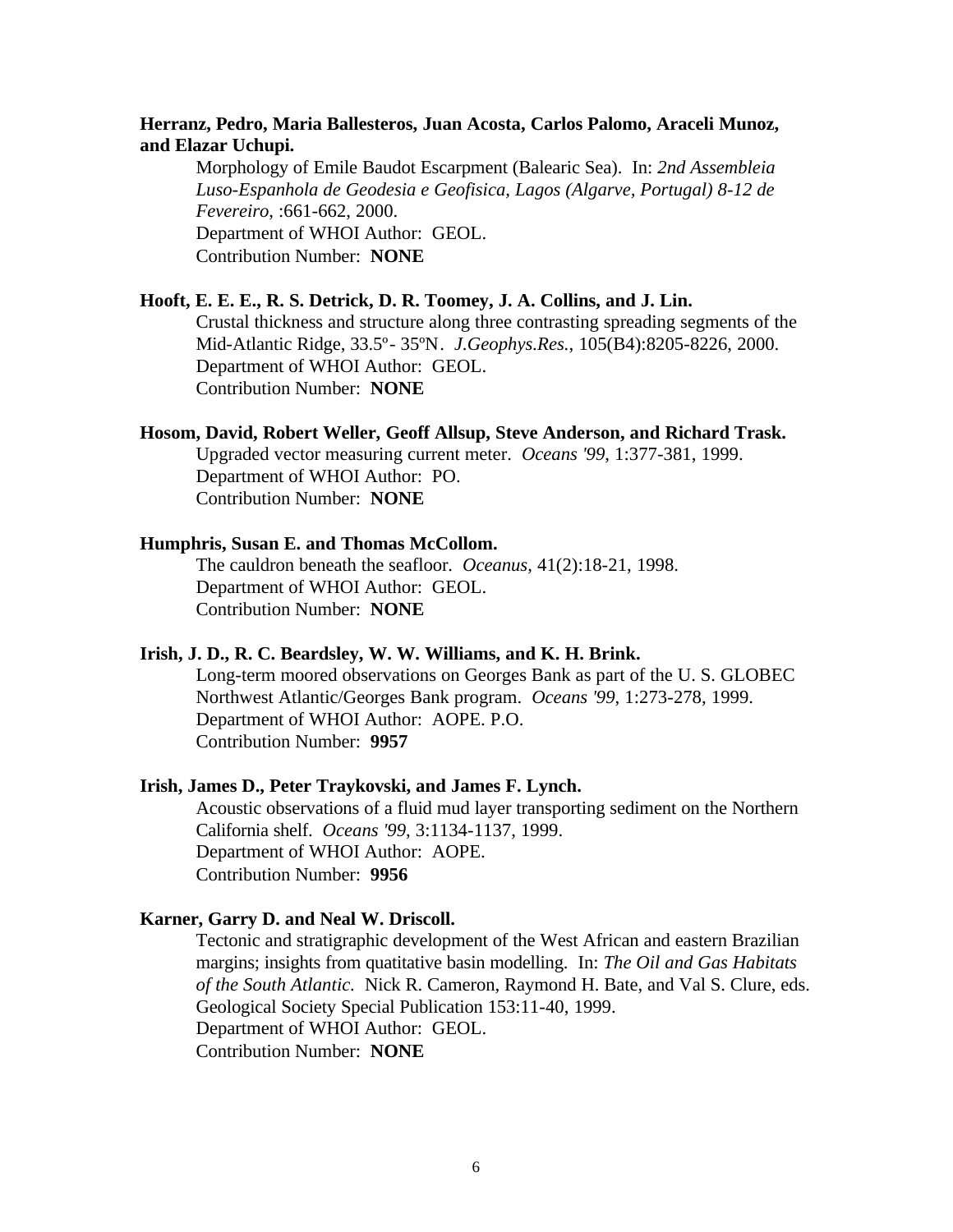#### **Keigwin, L. D., D. Rio, and G. D. Acton.**

*Init. Rep.Deep Sea Drill.Proj.*, 172, 949 pp., 1998. Department of WHOI Author: GEOL. Contribution Number: **NONE**

### **Klein, M., H.-G. Stosch, and N. Shimizu.**

Experimental partitioning of high field strength and rare earth elements between clinopyroxene and garnet in andesitic to tonalitic systems. *Geochim.Cosmochim.Acta*, 64(1):99-115, 2000. Department of WHOI Author: GEOL. Contribution Number: **NONE**

#### **Kroon, D., R. D. Norris, and A. Klaus.**

Drilling Blake Nose; the search for evidence of extreme Palaeogene-Cretaceous climates and extraterrestrial event. *Geology Today*, 14(6):222-226, 1998. Department of WHOI Author: GEOL. Contribution Number: **NONE**

### **Kurz, Mark D. and D. Geist.**

Dynamics of the Galapagos hotspot from helium isotope geochemistry. *Geochim.Cosmochim.Acta*, 63(23/24):4139-4156, 1999. Department of WHOI Author: MCG. Contribution Number: **NONE**

# **Kuwabara, James S., Alexander Van Geen, Daniel C. McCorkle, and Joan M. Bernhard.**

Dissolved sulfide distributions in the water column and sediment pore waters. *Geochim.Cosmochim.Acta*, 63(15):2199-2209, 1999. Department of WHOI Author: GEOL. Contribution Number: **NONE**

#### **Licciardi, J. M., M. D. Kurz, P. U. Clark, and E. J. Brook.**

Calibration of cosmogenic <sup>3</sup>He production rates from Holocene lava flows in Orgeon, USA, and effects of the Earth's magnetic field. *Earth Planet.Sci.Lett.*, 172:261-271, 1999. Department of WHOI Author: MCG. Contribution Number: **NONE**

#### **Lin, Jian.**

Hitting the hotspots. *Oceanus*, 41(2):34-37, 1998. Department of WHOI Author: GEOL. Contribution Number: **NONE**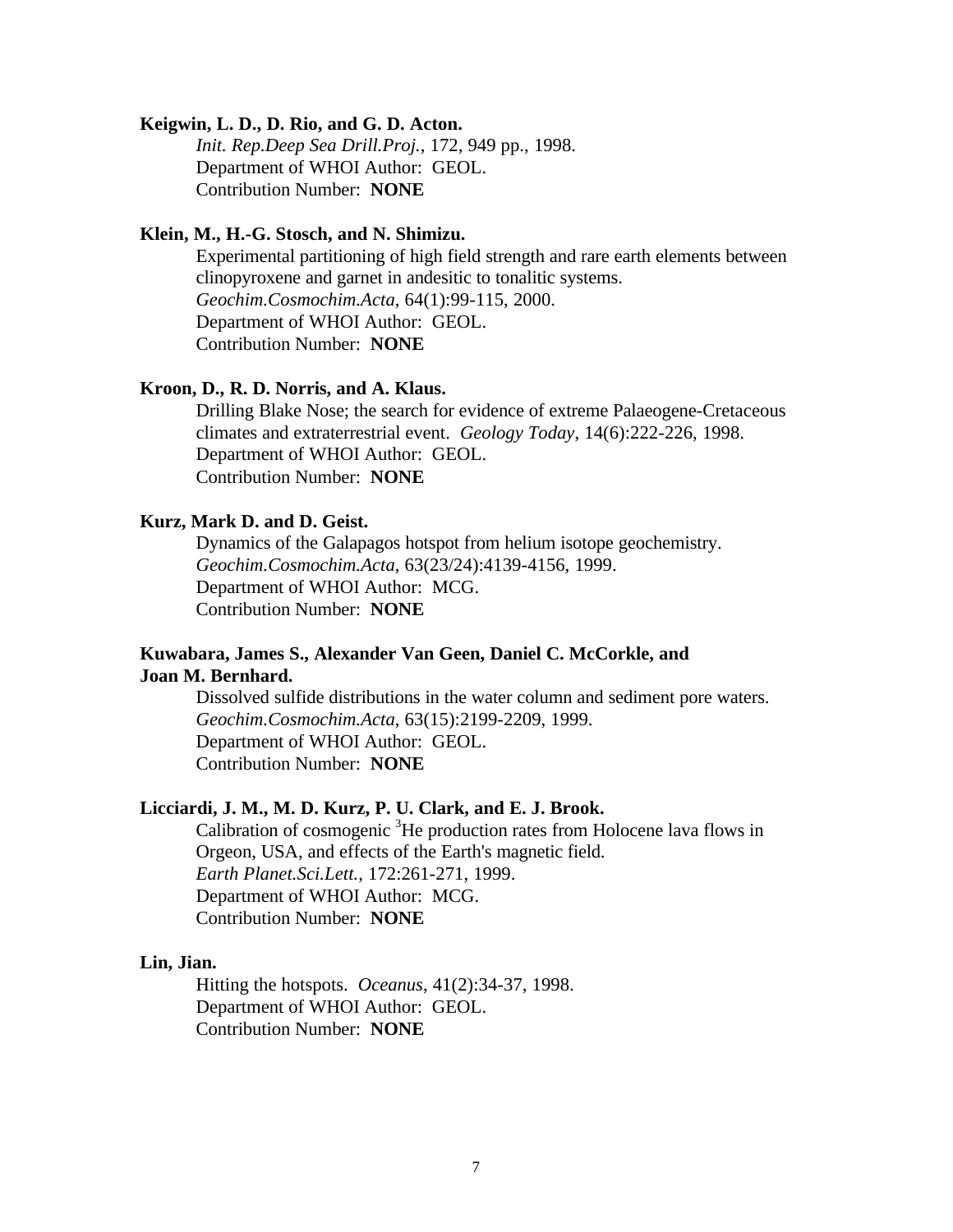#### **Lynch-Stieglitz, Jean, William B. Curry, and Niall Slowey.**

Weaker Gulf Stream in the Florida Straits during the last glacial maximum. *Nature*, 402(6762):644-648, 1999. Department of WHOI Author: GEOL. Contribution Number: **NONE**

# **McManus, James, William M. Berelson, Gary P. Klinkhammer, Kenneth S. Johnson, Kenneth H. Coale, Robert F. Anderson, Niraj Kumar, David J. Buridge, Douglas E. Hammond, Hans J. Brumsack, Daniel C. McCorkle, and Ahmed Rushdi.**

Geochemistry of barium in marine sediments: Implications for its use as a paleoproxy. *Geochim.Cosmochim.Acta*, 62(21/22):3453-3473, 1998. Department of WHOI Author: GEOL. Contribution Number: **NONE**

#### **McManus, Jerry F., Delia W. Oppo, and James L. Cullen.**

A 0.5-million-year record of millenial-scale climate variability in the North Atlantic. *Science*, 283:971-975, 1999. Department of WHOI Author: GEOL. Contribution Number: **NONE**

# **Mincks, Sarah L., Stephen M. Bollens, Laurence P. Madin, Erich Horgan, Mari Butler, Patricia M. Kremer, and James E. Craddock.**

Distribution, abundance, and feeding ecology of decapods in the Arabian Sea, with implications for vertical flux. *Deep-Sea Res.II*, 47:1475-1516, 2000. Department of WHOI Author: BIO. Contribution Number: **9849**

#### **Morrison, Archie T., III and Albert J. Williams, 3rd.**

Location and recovery of lost instruments using acoustic targets. *Oceans '99*, 3:1429-1434, 1999. Department of WHOI Author: AOPE. Contribution Number: **9949**

#### **Mullineaux, Lauren and Donal Manahan.**

Deep-sea diaspora. *Oceanus*, 41(2):6-9, 1998. Department of WHOI Author: BIO. Contribution Number: **NONE**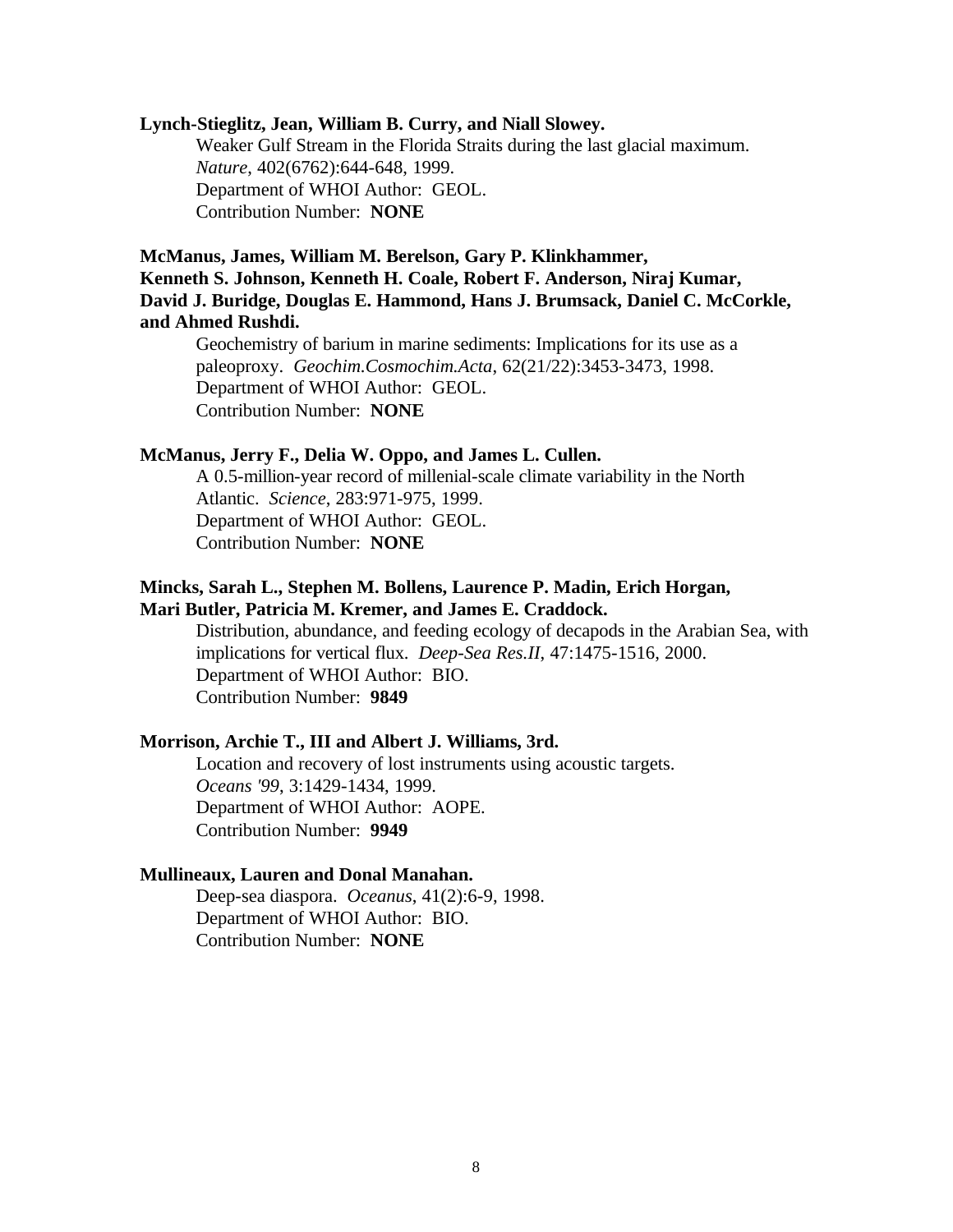# **Munoz, A., J. Acosta, C. Palomo, P. Herranz, J. L. Sanz, J. Molinero, R. Gomez, M. A. Becares, E. Uchupi.**

Datos batimeetricos y sismicos en el ambito de la investigacion de la zona economica exclusiva Espanola*. In: 1st Asamblea Hispano-Portuguesa de Geodesia y Geofisica, IX Asamblea Espanoloa de Geodesia y Geofisica, Almeria, Spain, Paper 16; Section S07*, 11 pp., 1998. Department of WHOI Author: GEOL. Contribution Number: **NONE**

#### **Norris, Richard D., Byong-Kwon Park, Sunh-Ho Kang, and Boo-Keun Khim.**

Stable isotope and ecological habitat of planktonic foraminifera adjacent to the ice edge in the western Weddell Sea. *Geos.J.*, 2(2):88-98, 1998. Department of WHOI Author: GEOL. Contribution Number: **NONE**

# **Nuss, Wendell A., John M. Bane, William T. Thompson, Teddy Holt, Clive E. Dorman, F. Martin Ralph, Richard Rotunnno, Joseph B. Klemp, William C. Skamarock, Roger M. Samelson, Audrey M. Rogerson, Chris Reason, and Peter Jackson.**

Coastally trapped wind reversals: Progress toward understanding. *Bull.Am.Meteorol.Soc.*, 81(4):719-743, 2000. Department of WHOI Author: PO. Contribution Number: **NONE**

#### **Park, Young-Gyu.**

The stability of thermohaline circulation in a two-box model. *J.Phys.Oceanogr.*, 29(12):3101-3110, 1999. Department of WHOI Author: PO. Contribution Number: **9441**

#### **Paul, Walter, Jim Irish, Jason Gobat, Mark Grosenbaugh.**

Coastal mooring design: Taut elastomeric and chain caternary surface buoy moorings. *Oceans '99*, 1:419-426, 1999. Department of WHOI Author: AOPE. Contribution Number: **9958**

# **Plueddemann, A. J., E. A. Terray, and R. Merewether.**

Design and performance of a self-contained, fan-beam ADCP. In: *Proceedings of the IEEE Sixth Working Conference on Current Measurements, Bahia Hotel, San Diego, CA, March 11-13, 1999*, Steven P. Anderson, Eugene A. Terry, Judith A. Rizoli White, and Albert J. Williams, 3rd, eds. IEEE, Piscataway, NJ, :54-59, 1999. Department of WHOI Author: PO. And AOPE.

Contribution Number: **NONE**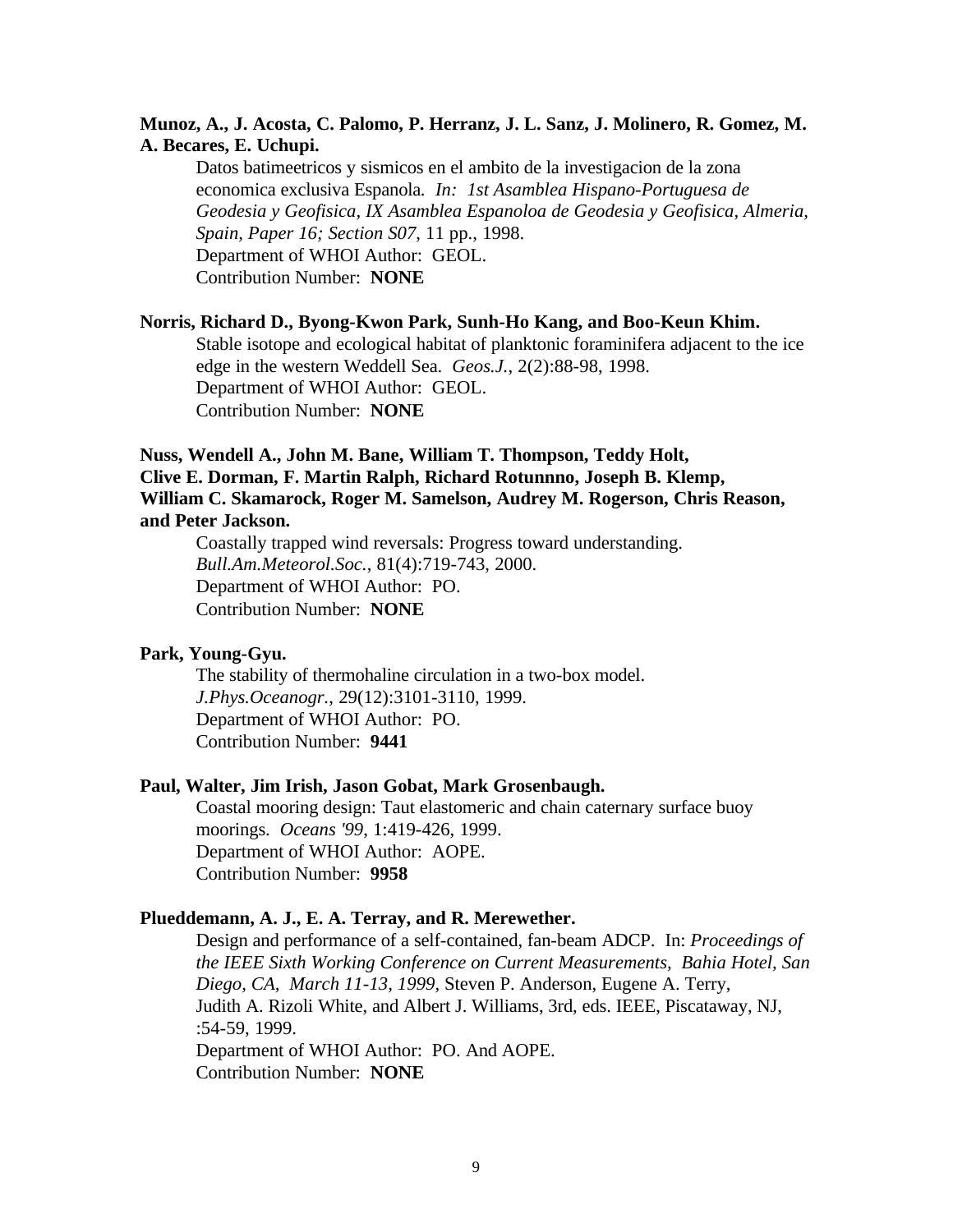#### **Poore, R. Z., Lisa Osterman, W. B. Curry, and R. L. Phillips.**

Late Pleistocene and Holocene meltwater events in the western Arctic Ocean. *Geology*, 27(8):759-762, 1999. Department of WHOI Author: GEOL. Contribution Number: **NONE**

# **Pride, Carol, Robert Thunell, Daniel Sigman, Lloyd Keigwin, Mark A. Altabet, and E. Tappa.**

Nitrogen isotopic variations in the Gulf of California since the last deglaciation; response to global climate change. *Paleoceanography*, 14(3):397-409, 1999. Department of WHOI Author: GEOL. Contribution Number: **NONE**

### **Rapp, R. P., N. Shimizu, M. D. Norman, and G. S. Applegate.**

Reaction between slab-derived melts and peridotite in the mantle wedge: experimental constraints at 3.8 Gpa. *Chem.Geol.*, 160:335-356, 1999. Department of WHOI Author: GEOL. Contribution Number: **NONE**

### **Richardson, P. L., A. S. Bower, and W. Zenk.**

A census of Meddies tracked by floats. *Prog.Oceanogr.*, 45:209-250, 2000. Department of WHOI Author: PO. Contribution Number: **9910**

#### **Schouten, Hans, Maurice A. Tivey, Daniel J. Fornari, and James R. Cochran.**

Central anomaly magnetization high: Constraints on the volcanic construction and architecture of seismic layer 2A at a fast-spreading mid-ocean ridge, the EPR at 9º30'-50'N. *Earth Planet.Sci.Lett.*, 169:37-50, 1999. Department of WHOI Author: GEOL. Contribution Number: **9875**

# **Sessions, Alex L., Thomas W. Burgoyne, Arndt Schimmelmann, and John M. Hayes.**

Fractionation of hydrogen isotopes in lipid biosynthesis. *Org.Geochem.*, 30:1193-1200, 1999. Department of WHOI Author: GEOL. Contribution Number: **NONE**

### **Sherrell, Robert M., M. Paul Field, and Greg Ravizza.**

Uptake and fractionation of rare earth elements on hydrothermal plume particles at 9º45'N, East Pacific Rise. *Geochim.Cosmochim.Acta*, 63(11/12):1709-1722, 1999. Department of WHOI Author: GEOL. Contribution Number: **NONE**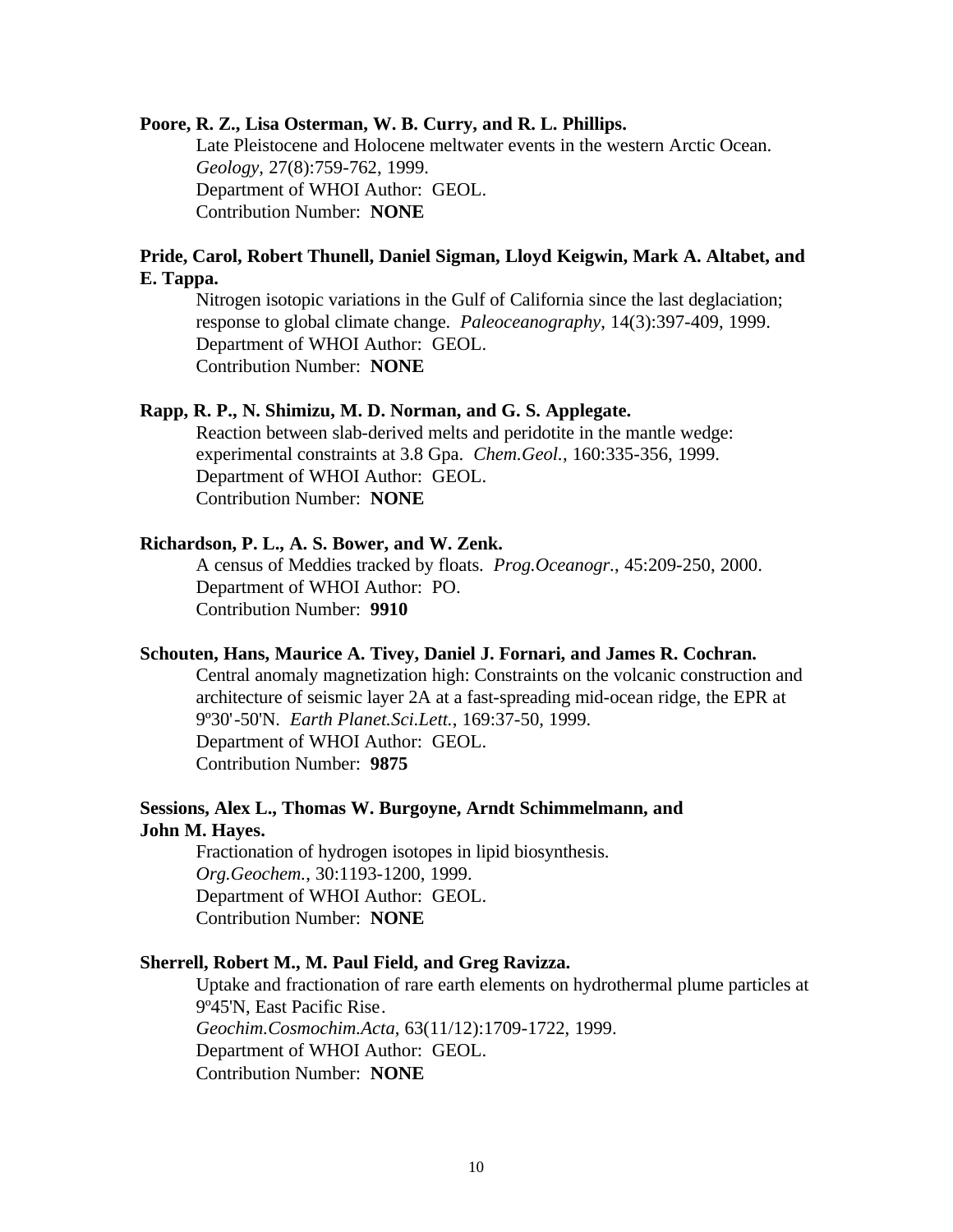#### **Shimizu, Nobu, ed.**

A group of papers in honor of Claude Allegre on his sixtieth birthday. *Geochim.Cosmochim.Acta*, 63(23/24):4005-4179, 1999. Department of WHOI Author: GEOL. Contribution Number: **NONE**

### **Singh, H., F. Weyer, J. Howland, A. Duester, D. Yoerger, and A. Bradley.**

Quantitative stereo imaging from the Autonomous Benthic Explorer (ABE). *Oceans '99*, 1:52-57, 1999. Department of WHOI Author: AOPE. Contribution Number: **9212**

# **Sobolev, Nikolay V., Gregory A. Snyder, Lawrence a. Taylor, Randall A. Keller, Emilya S. Yefimova, Vladimir N. Sobolev, and Nobumichi Shimizu.**

Extreme chemical diversity in the mantle during eclogitic diamond formation; evidence from 35 garnet and 5 pyroxene inclusions in a single diamond. *Int.Geol.Rev.*, 40(7):567-578, 1998. Department of WHOI Author: GEOL. Contribution Number: **NONE**

### **Sohn, Robert A., John A. Hildebrand, and Spahr C. Webb.**

Postrifting seismicity and a model for the 1993 diking event on the CoAxial Segment, Juan de Fuca Ridge. *J.Geophys.Res.B*, 103(5):9867-9877, 1998. Department of WHOI Author: GEOL. Contribution Number: **NONE**

#### **Stojanovic, M., L. Freitag, and M. Johnson.**

Channel-estimation-based adaptive equalization of underwater acoustic signals. *Oceans '99*, 2:590-595, 1999. Department of WHOI Author: AOPE. Contribution Number: **NONE**

#### **Stokey, Roger P. and Thomas C. Austin.**

Sequential, long baseline navigation for REMUS, an autonomous underwater vehicle. *Proc. SPIE Int.Soc.Opt.Eng.*, 3711:212-219, 1999. Department of WHOI Author: AOPE. Contribution Number: **NONE**

#### **Takazawa, E., F. A. Frey, N. Shimizu, and M. Obata.**

Whole rock compositional variations in an upper mantle peridotite (Horoman, Hokkaido, Japan): Are they consistent with a partial melting process?. *Geochim.Cosmochim.Acta*, 64(4):695-716, 2000. Department of WHOI Author: GEOL. Contribution Number: **NONE**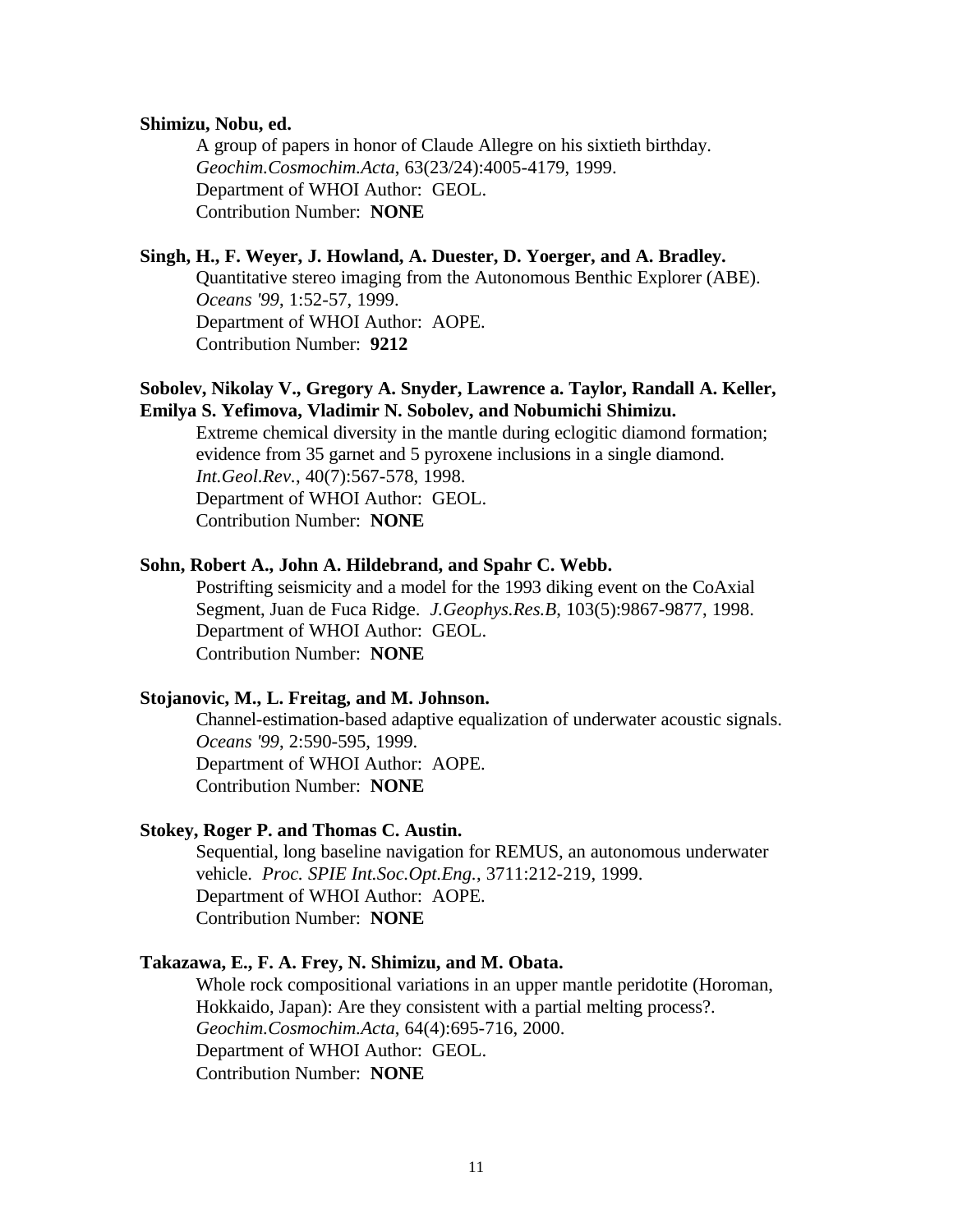## **ten Brink, Uri S., Nobumichi Shimizu, and Philipp C. Molzer.**

Plate deformation at depth under Northern California; slap gap or stretched slab? *Tectonics*, 18(6):1084-1098, 1999. Department of WHOI Author: GEOL. Contribution Number: **NONE**

# **Terray, Eugene A., Blair H. Brumley, and Brandon Strong.**

Measuring waves and currents with an upward-looking ADCP. In: *Proceedings of the IEEE Sixth Working Conference on Current Measurements, Bahia Hotel, San Diego, CA, March 11-13, 1999*, Steven P. Anderson, Eugene A. Terry, Judith A. Rizoli White, and Albert J. Williams, 3rd, eds. IEEE, Piscataway, NJ, :66-71, 1999. Department of WHOI Author: AOPE. Contribution Number: **9879**

# **Thwaites, F. T. and A. J. Williams, 3rd.**

BASS measurements of currents, waves, stress and turbulence in the North Sea bottom-boundary layer. In: *Proceedings of the IEEE Sixth Working Conference on Current Measurements, Bahia Hotel, San Diego, CA, March 11-13, 1999,*  Steven P. Anderson, Eugene A. Terry, Judith A. Rizoli White, and Albert J. Williams, 3rd, eds. IEEE, Piscataway, NJ, :231-345, 1999. Department of WHOI Author: AOPE. Contribution Number: **9862**

#### **Tivey, M. and A. Takeuchi.**

A submersible study of the western intersection of the Mid-Atlantic ridge and Kane fracture zone (WMARK). *Mar.Geophys.Res.*, 20(3):195-218, 1998. Department of WHOI Author: GEOL. Contribution Number: **NONE**

#### **Tivey, Margaret Kingston.**

How to build a black smoker chimney. *Oceanus*, 41(2):22-26, 1998. Department of WHOI Author: MCG. Contribution Number: **NONE**

#### **Toole, J. M., K. W. Doherty, D. E. Frye, S. P. Liberatore.**

Velocity measurements from a moored profiling instrument. In: *Proceedings of the IEEE Sixth Working Conference on Current Measurements, Bahia Hotel, San Diego, CA, March 11-13, 1999*, Steven P. Anderson, Eugene A. Terry, Judith A. Rizoli White, and Albert J. Williams, 3rd, eds. IEEE, Piscataway, NJ, :144-149, 1999. Department of WHOI Author: PO. AOPE. Contribution Number: **NONE**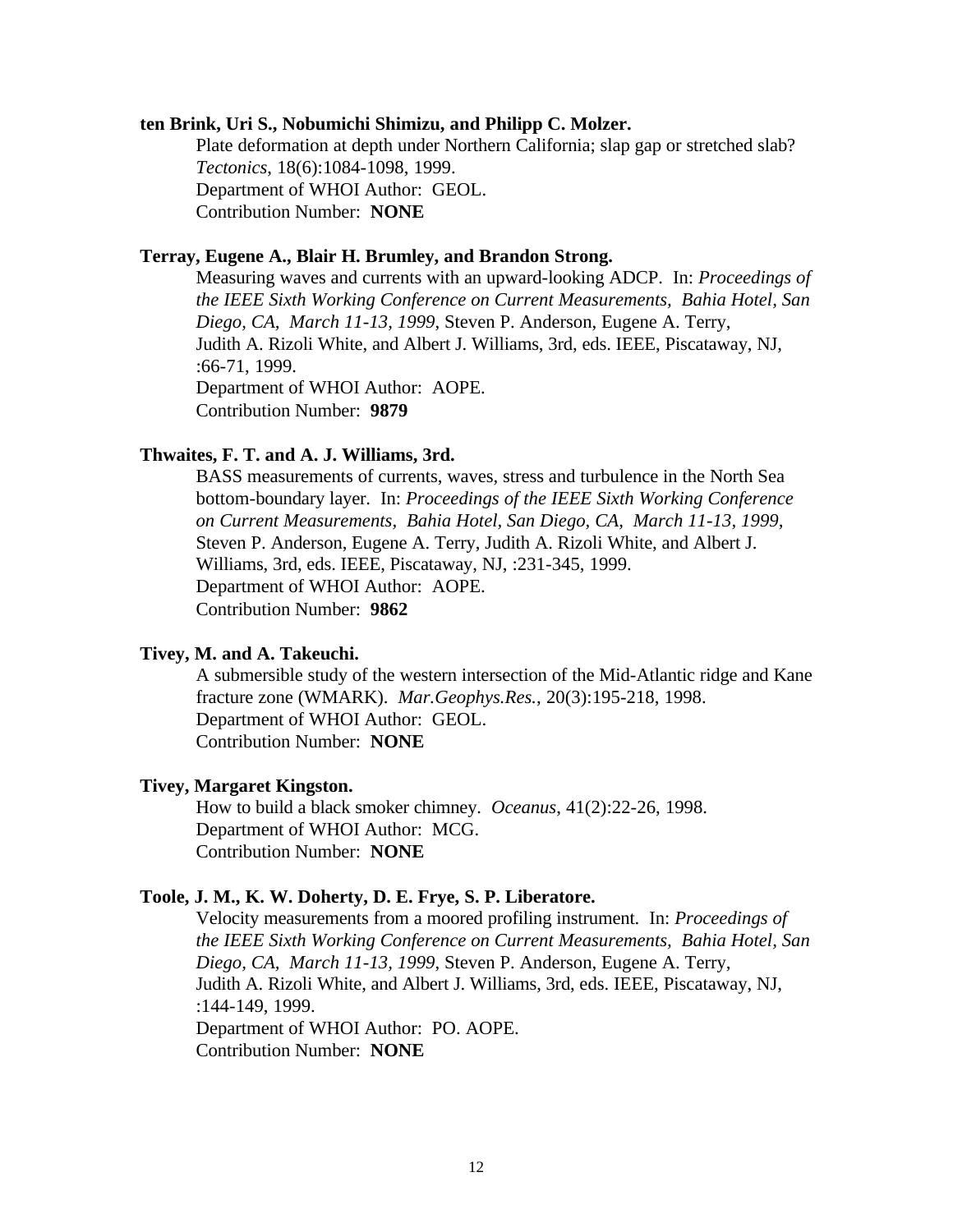# **Van Orman, James a., Timothy L. Grove, and Nobumichi Shimizu.**

Uranium and thorium diffusion in diopside. *Earth Planet.Sci.Lett.*, 160:505-519, 1998. Department of WHOI Author: GEOL. Contribution Number: **NONE**

# **White, Sheri N. and Alan D. Chave.**

ALISS in wonderland. *Oceanus*, 41(2):14-17, 1998. Department of WHOI Author: GEOL. Contribution Number: **NONE**

# **Wiggert, J. D., B. H. Jones, T. D. Dickey, K. H. Brink, R. A. Weller, J. Marra, and L. A. Codispoti.**

The northeast monsoon's impact on mixing, phytoplankton biomass and nutrient cycling in the Arabian Sea. *Deep-Sea Res.II*, 47:1353-1385, 2000. Department of WHOI Author: PO. Contribution Number: **NONE**

# **Williams, Albert J., 3rd.**

Benthic ''weather'' current meter array. In: *Proceedings of the IEEE Sixth Working Conference on Current Measurements, Bahia Hotel, San Diego, CA, March 11-13, 1999*, Steven P. Anderson, Eugene A. Terry, Judith A. Rizoli White, and Albert J. Williams, 3rd, eds. IEEE, Piscataway, NJ, :236-240, 1999. Department of WHOI Author: AOPE. Contribution Number: **9855**

#### **Williams, Albert J., 3rd and Caleb Beckford.**

Reynolds stress resolution from a modular acoustic velocity sensor. *Oceans '99*, 1:386-390, 1999. Department of WHOI Author: AOPE. Contribution Number: **9951**

# **Wolfe, Cecily J., Frank L. Vernon, III, and Abdullah Al-Amri.**

Shear-wave splitting across western Saudi Arabia; the pattern of upper mantle anisotropy at a Proterozoic shield. *Geophys.Res.Lett.*, 26(6):779-782, 1999. Department of WHOI Author: GEOL. Contribution Number: **NONE**

# **Wolfgang, J. J., J. M. Anderson, M. A. Grosenbaugh, D. K. P. Yue, and M. S. Triantafyllou.**

Near-body flow dynamics in swimming fish. *J.Exp.Biol.*, 202(17):2303-2327, 1999. Department of WHOI Author: AOPE. Contribution Number: **10002**